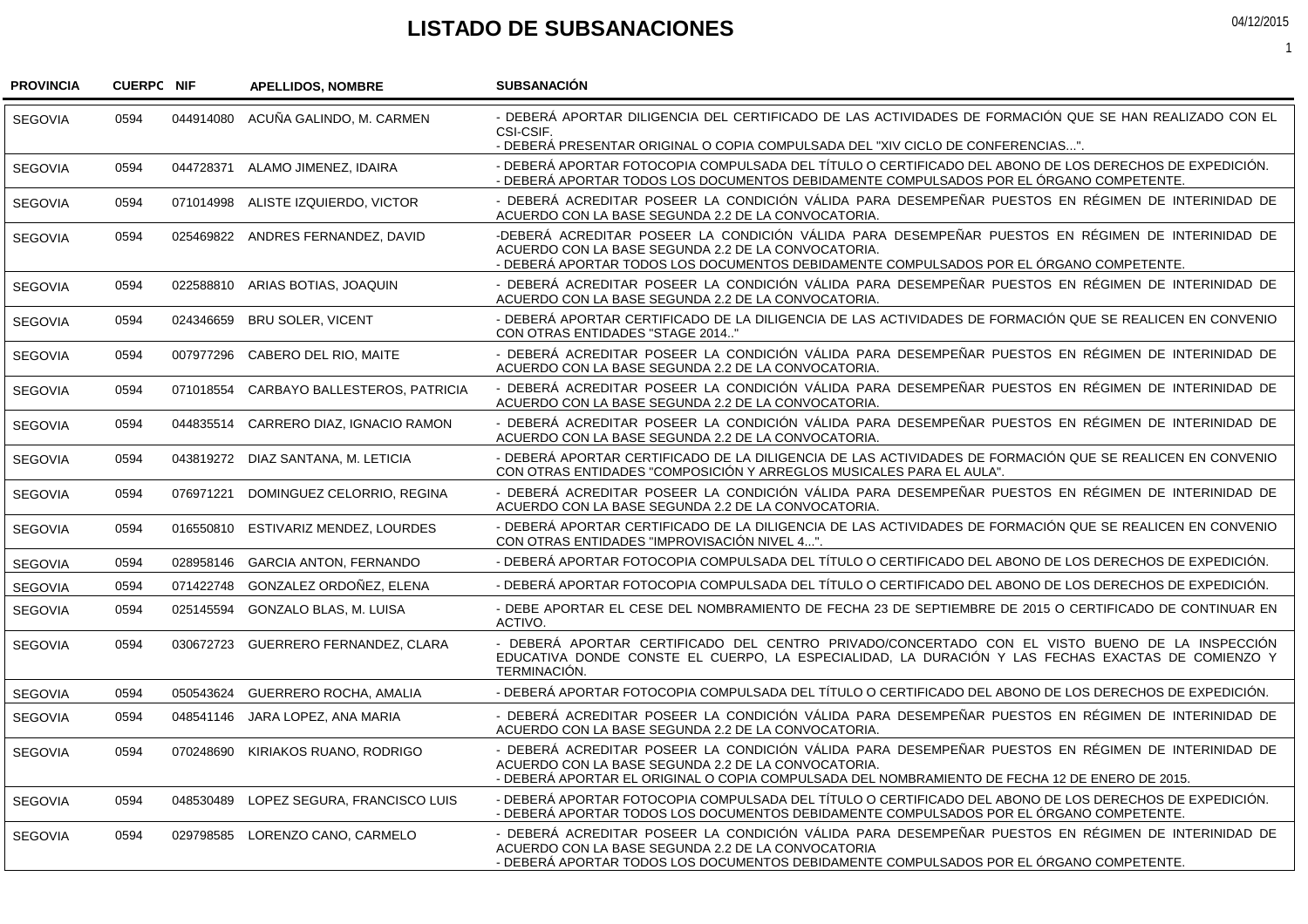## **LISTADO DE SUBSANACIONES**

| <b>PROVINCIA</b> | <b>CUERPC NIF</b> |           | <b>APELLIDOS, NOMBRE</b>                 | <b>SUBSANACIÓN</b>                                                                                                                                                                                                                                                                                                                                                                                                                                                                                                                                 |
|------------------|-------------------|-----------|------------------------------------------|----------------------------------------------------------------------------------------------------------------------------------------------------------------------------------------------------------------------------------------------------------------------------------------------------------------------------------------------------------------------------------------------------------------------------------------------------------------------------------------------------------------------------------------------------|
| <b>SEGOVIA</b>   | 0594              | 071441826 | LOZANO GALLEGO, CESAR                    | - DEBERÁ ACREDITAR POSEER LA CONDICIÓN VÁLIDA PARA DESEMPEÑAR PUESTOS EN RÉGIMEN DE INTERINIDAD DE<br>ACUERDO CON LA BASE SEGUNDA 2.2 DE LA CONVOCATORIA.                                                                                                                                                                                                                                                                                                                                                                                          |
| <b>SEGOVIA</b>   | 0594              |           | 007851176 LUQUE CABANILLAS, M. ELISA     | - DEBERÁ ACREDITAR POSEER LA CONDICIÓN VÁLIDA PARA DESEMPEÑAR PUESTOS EN RÉGIMEN DE INTERINIDAD DE<br>ACUERDO CON LA BASE SEGUNDA 2.2 DE LA CONVOCATORIA.                                                                                                                                                                                                                                                                                                                                                                                          |
| <b>SEGOVIA</b>   | 0594              |           | 010849760 MARTINO MANSO, JUAN LUIS       | - DEBERÁ ACREDITAR POSEER LA CONDICIÓN VÁLIDA PARA DESEMPEÑAR PUESTOS EN RÉGIMEN DE INTERINIDAD DE<br>ACUERDO CON LA BASE SEGUNDA 2.2 DE LA CONVOCATORIA.<br>- DEBERÁ ACREDITAR INFORME DEL DIRECTOR DEL CENTRO DONDE HUBIERA PRESTADO DOCENCIA DE ACUERDO CON LA<br>BASE SEGUNDA 2.2.B) DE LA CONVOCATORIA.                                                                                                                                                                                                                                       |
| <b>SEGOVIA</b>   | 0594              | 005652373 | <b>MATEO ANTUNES, MONTSERRAT</b>         | - DEBERÁ APORTAR FOTOCOPIA COMPULSADA DEL TÍTULO O CERTIFICADO DEL ABONO DE LOS DERECHOS DE EXPEDICIÓN.<br>- DEBERÁ APORTAR TODOS LOS DOCUMENTOS DEBIDAMENTE COMPULSADOS POR EL ÓRGANO COMPETENTE.                                                                                                                                                                                                                                                                                                                                                 |
| <b>SEGOVIA</b>   | 0594              |           | 070884933 MIGUEL VICENTE, DIEGO          | - DEBERÁ ACREDITAR POSEER LA CONDICIÓN VÁLIDA PARA DESEMPEÑAR PUESTOS EN RÉGIMEN DE INTERINIDAD DE<br>ACUERDO CON LA BASE SEGUNDA 2.2 DE LA CONVOCATORIA.                                                                                                                                                                                                                                                                                                                                                                                          |
| <b>SEGOVIA</b>   | 0594              | 012370710 | MUÑOZ TORO, M VICTORIA                   | - DEBERÁ ACREDITAR POSEER LA CONDICIÓN VÁLIDA PARA DESEMPEÑAR PUESTOS EN RÉGIMEN DE INTERINIDAD DE<br>ACUERDO CON LA BASE SEGUNDA 2.2 DE LA CONVOCATORIA.                                                                                                                                                                                                                                                                                                                                                                                          |
| <b>SEGOVIA</b>   | 0594              | 071927554 | PADILLA MARCOS, NURIA                    | - DEBERÁ ACREDITAR POSEER LA CONDICIÓN VÁLIDA PARA DESEMPEÑAR PUESTOS EN RÉGIMEN DE INTERINIDAD DE<br>ACUERDO CON LA BASE SEGUNDA 2.2 DE LA CONVOCATORIA.                                                                                                                                                                                                                                                                                                                                                                                          |
| <b>SEGOVIA</b>   | 0594              | 044905101 | PEREZ GONZALEZ, LAURA                    | - DEBERÁ ACREDITAR POSEER LA CONDICIÓN VÁLIDA PARA DESEMPEÑAR PUESTOS EN RÉGIMEN DE INTERINIDAD DE<br>ACUERDO CON LA BASE SEGUNDA 2.2 DE LA CONVOCATORIA.                                                                                                                                                                                                                                                                                                                                                                                          |
| <b>SEGOVIA</b>   | 0594              | 071897993 | PEREZ MOHAMED, DANIEL                    | - DEBERÁ ACREDITAR POSEER LA CONDICIÓN VÁLIDA PARA DESEMPEÑAR PUESTOS EN RÉGIMEN DE INTERINIDAD DE<br>ACUERDO CON LA BASE SEGUNDA 2.2 DE LA CONVOCATORIA.                                                                                                                                                                                                                                                                                                                                                                                          |
| <b>SEGOVIA</b>   | 0594              | 071114888 | PERUCHA ARRANZ, M. JESUS                 | - DEBERÁ ACREDITAR POSEER LA CONDICIÓN VÁLIDA PARA DESEMPEÑAR PUESTOS EN RÉGIMEN DE INTERINIDAD DE<br>ACUERDO CON LA BASE SEGUNDA 2.2 DE LA CONVOCATORIA.                                                                                                                                                                                                                                                                                                                                                                                          |
| <b>SEGOVIA</b>   | 0594              | 070890143 | PRIETO BERMEJO, IGNACIO                  | - DEBERÁ ACREDITAR POSEER LA CONDICIÓN VÁLIDA PARA DESEMPEÑAR PUESTOS EN RÉGIMEN DE INTERINIDAD DE<br>ACUERDO CON LA BASE SEGUNDA 2.2 DE LA CONVOCATORIA.                                                                                                                                                                                                                                                                                                                                                                                          |
| <b>SEGOVIA</b>   | 0594              |           | 047203472 RAMOS CHINCHO, MARINA          | - DEBERÁ ACREDITAR POSEER LA CONDICIÓN VÁLIDA PARA DESEMPEÑAR PUESTOS EN RÉGIMEN DE INTERINIDAD DE<br>ACUERDO CON LA BASE SEGUNDA 2.2 DE LA CONVOCATORIA.<br>- DEBERÁ PRESENTAR CONTRATO DE TRABAJO DONDE CONSTEN FECHAS DE INICIO Y FIN DE LA RELACIÓN JURÍDICA, ASÍ<br>COMO CERTIFICACIÓN DE LOS SERVICIOS PRESTADOS EMITIDA POR EL ÓRGANO COMPETENTE DE DICHA ENTIDAD, QUE<br>INCLUYA ESPECIALIDAD CORRESPONDIENTE A ENSEÑANZAS REGLADAS AUTORIZADAS, JUNTO CON UN INFORME DE VIDA<br>LABORAL EXPEDIDO POR LA TESORERÍA DE LA SEGURIDAD SOCIAL. |
| <b>SEGOVIA</b>   | 0594              | 009290195 | RODRIGUEZ NICOLAS, BERNARDINO            | - DEBERÁ ACREDITAR POSEER LA CONDICIÓN VÁLIDA PARA DESEMPEÑAR PUESTOS EN RÉGIMEN DE INTERINIDAD DE<br>ACUERDO CON LA BASE SEGUNDA 2.2 DE LA CONVOCATORIA.                                                                                                                                                                                                                                                                                                                                                                                          |
| <b>SEGOVIA</b>   | 0594              |           | Y2564719A RODRIGUEZ RODRIGUEZ, MARIELA   | - DEBERÁ ACREDITAR POSEER LA CONDICIÓN VÁLIDA PARA DESEMPEÑAR PUESTOS EN RÉGIMEN DE INTERINIDAD DE<br>ACUERDO CON LA BASE SEGUNDA 2.2 DE LA CONVOCATORIA.                                                                                                                                                                                                                                                                                                                                                                                          |
| <b>SEGOVIA</b>   | 0594              |           | 047077453 RUIZ IZQUIERDO, PALOMA         | - DEBERÁ APORTAR CERTIFICADO DE LA DILIGENCIA DE LAS ACTIVIDADES DE FORMACIÓN QUE APARECEN EN EL RESUMEN<br>DE FORMACIÓN INDIVIDUAL.                                                                                                                                                                                                                                                                                                                                                                                                               |
| <b>SEGOVIA</b>   | 0594              | 032623029 | SAN MARTIN VISCASILLAS, M. MAR           | - EN LOS CERTIFICADOS DE LOS CENTROS "ARETEIA" Y "ALLEGRO" DEBE FIGURAR EL VISTO BUENO DEL ÁREA DE<br>INSPECCIÓN EDUCATIVA.<br>- DEBERÁ APORTAR CERTIFICADO DEL CENTRO PRIVADO/CONCERTADO "LOS TILOS" CON EL VISTO BUENO DE LA<br>INSPECCIÓN EDUCATIVA DONDE CONSTE EL CUERPO, LA ESPECIALIDAD, LA DURACIÓN Y LAS FECHAS EXACTAS DE<br>COMIENZO Y TERMINACIÓN                                                                                                                                                                                      |
| <b>SEGOVIA</b>   | 0594              |           | 023056773 SANTANDER BAFALLIU, M. DOLORES | - DEBERÁ ACREDITAR POSEER LA CONDICIÓN VÁLIDA PARA DESEMPEÑAR PUESTOS EN RÉGIMEN DE INTERINIDAD DE<br>ACUERDO CON LA BASE SEGUNDA 2.2 DE LA CONVOCATORIA.                                                                                                                                                                                                                                                                                                                                                                                          |
| <b>SEGOVIA</b>   | 0594              |           | 047202585 SOSA ROLDAN, PURIFICACION      | - DEBERÁ PRESENTAR CONTRATO DE TRABAJO DONDE CONSTEN FECHAS DE INICIO Y FIN DE LA RELACIÓN JURÍDICA, ASÍ<br>COMO CERTIFICACIÓN DE LOS SERVICIOS PRESTADOS EMITIDA POR EL ÓRGANO COMPETENTE DE DICHA ENTIDAD. QUE<br>INCLUYA ESPECIALIDAD CORRESPONDIENTE A ENSEÑANZAS REGLADAS AUTORIZADAS, JUNTO CON UN INFORME DE VIDA<br>LABORAL EXPEDIDO POR LA TESORERÍA DE LA SEGURIDAD SOCIAL.                                                                                                                                                              |

04/12/2015

2